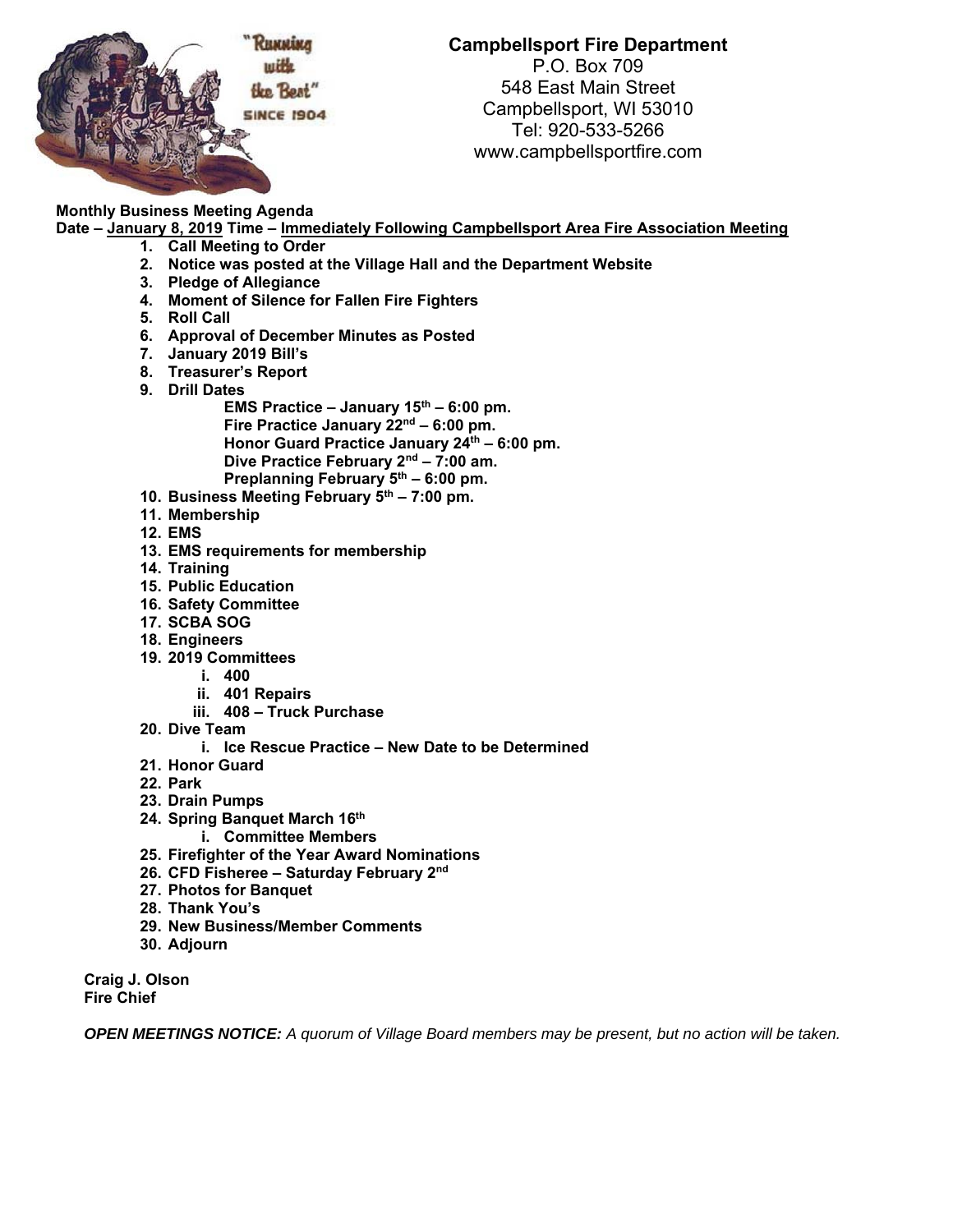## **Campbellsport Fire Dept Business Meeting Minutes January 8, 2019**

- **1.** Meeting called to order by **Assistant Fire Chief Jamie Zehren** at 7:20 PM.
- **2.** Notice was posted at the Village Hall and on the department website.
- **3.** Pledge of Allegiance was recited
- **4.** A moment of silence was held for fallen firefighters
- **5.** Roll call **37** present; **35** absent
- **6. Jim Simon**, second by **Don Stoffel**, made a motion to approve the minutes of the December 2018 meeting as posted. Motion carried (voice vote)
- **7. Jamie Zehren** read the bills. A motion was made by **Jim Beck,** to pay the bills, second by **Ron Reese.** Motion carried (voice vote).
- **8.** Treasurers Report

| Fire & Ambulance         | \$169,454.72 |
|--------------------------|--------------|
| <b>Truck Replacement</b> | 254,628.68   |
| Ambulance Replacement    | 0.00         |
| Total                    | \$424,083.40 |

## **9.** Drill Dates

| <b>EMS</b> Practice     | $1/15$ 6PM |
|-------------------------|------------|
| Fire Practice           | $1/22$ 6PM |
| Dive Practice           | $1/29$ 6PM |
| Water Movement          | $2/5$ 6PM  |
| Preplanning             | $2/12$ 6PM |
| No Honor Guard Practice |            |

- **10.** Business Meeting 2/12 after Association meeting (7PM)
- **11.** Membership nothing
- **12.** EMS discussion on new anti-choking devices for local daycares and will probably get one for each ambulance
- **13.** There was a discussion around an EMS requirement for membership. Most of the newer members are EMS and there are a number of former fire only members taking EMS classes. No action was taken after a lengthy discussion were most opinions voiced were against the requirement
- **14.** Pump practice will no longer be just on running pumps, it will be a full fire practice focused on water movement and pump operations **Chief Olson** reviewed the newest changes to SPS 330. Including driver and officer training requirements
- **15.** Public Education nothing
- **16.** Reminder that while driving apparatus you should not be wearing turnout gear per NFPA and should also be wearing hearing protection while running an engine. Safety Committee will also be meeting again
- **17. Justin John** made a motion to accept the SCBA SOG addendum, second by **Tori Twohig**. Motion carried (voice vote)
- **18. Engineers-**nothing
- **19.** Committee updates